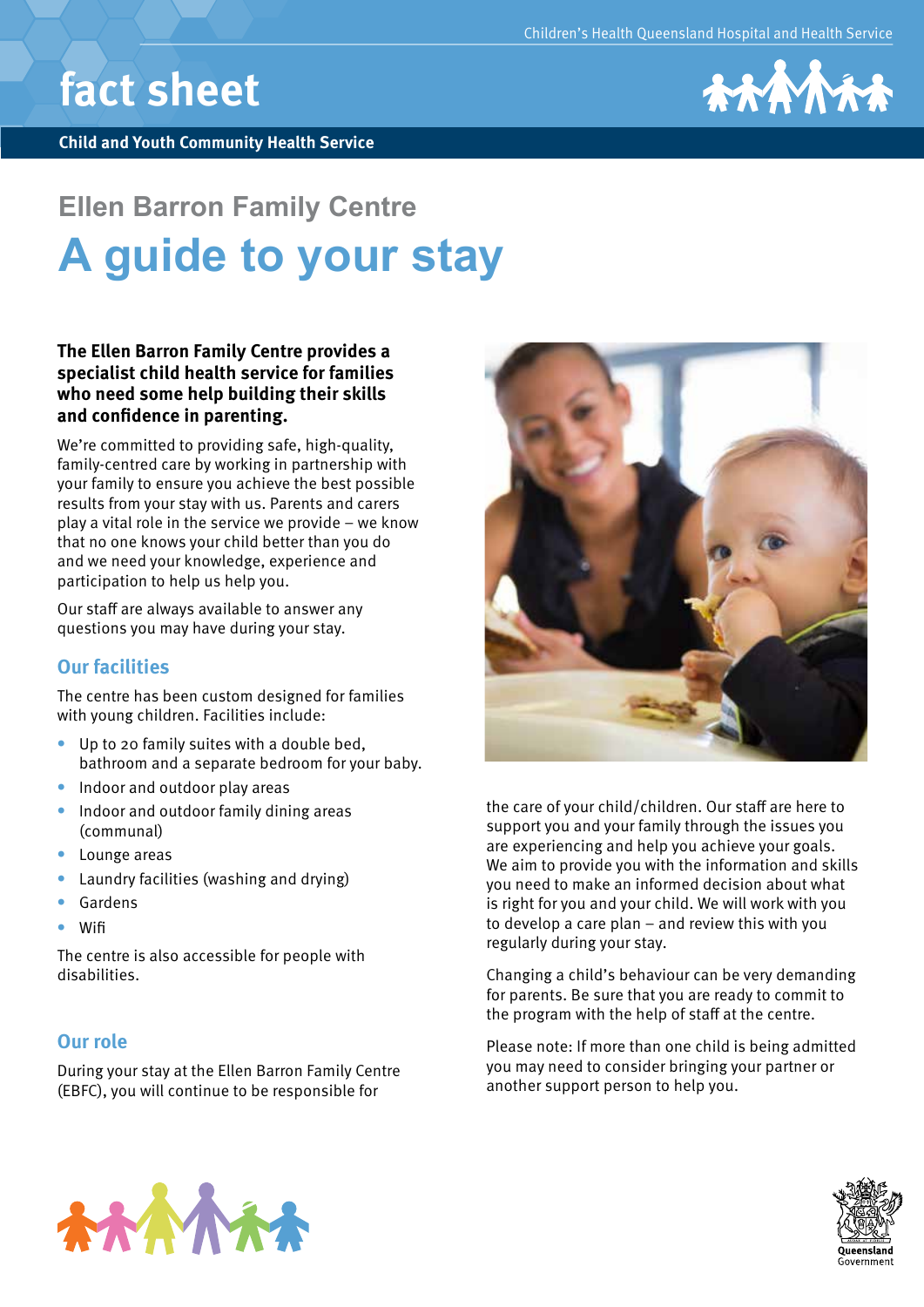# **What to bring**

Please remember to pack the following essential items:

- **•** Your child's Personal Health Record (commonly referred to as the 'red book')
- **•** Medicare card (listing all family members who will be admitted)
- **•** Healthcare/Pension concession card (if applicable)
- **•** Private health insurance details (if applicable)
- **•** Name and contact number of health professionals you are currently seeing eg. Community child health nurse, GP, paediatrician
- **•** Any medications (prescribed and over the counter). Please ensure these are in the original labelled box or bottle.

### **Other items you will need:**

#### **For your infant**

- **•** Disposable nappies
- **•** Clothes enough for duration of stay. (include some warm clothes)
- **•** Sunscreen and hats for outdoor play.
- **•** Wraps and baby sleeping bags (if required)
- **•** Toiletries (soap, change lotion, wipes, nappy creams, massage oil, tissues etc.)
- **•** Feeding equipment and breast pump (if applicable): Bibs, teats, bottles, bottle brush, formula, pacifier, trainer/sipper cup, feeders, and spoon. Please bring a spare set of feeding items so that one can be used while the other is being washed.

Note: The centre promotes and uses a dishwasher instead of steam or Milton sterilising for infants six months and under.

- **•** Two plastic containers large enough to fit all clean and dirty feeding equipment (listed above).
- **•** A couple of small toys (washable) for your child.
- **•** Books for bedtime reading.
- **•** Pram, baby rocker and baby sling (if used at home). Please note that due to safety reasons, baby walkers and jolly jumpers can not be used in the centre.

#### **For yourself**

- **•** Casual, comfortable day and evening wear (include some warm items)
- **•** Pyjamas/nightwear
- **•** Toiletries
- **•** A drink bottle (filtered cold water is provided)
- **•** Healthy snack foods (there is a fridge for cold storage however not a freezer). No peanuts please.
- **•** Laundry detergent for front-loading washing machines.
- **•** Books, magazines, pen and paper.
- **•** Music (and earphones)
- **•** Your own pillow (optional)

#### The Ellen Barron Family Centre provides:

- **•** Highchairs and booster seats
- **•** Towels and bed linen

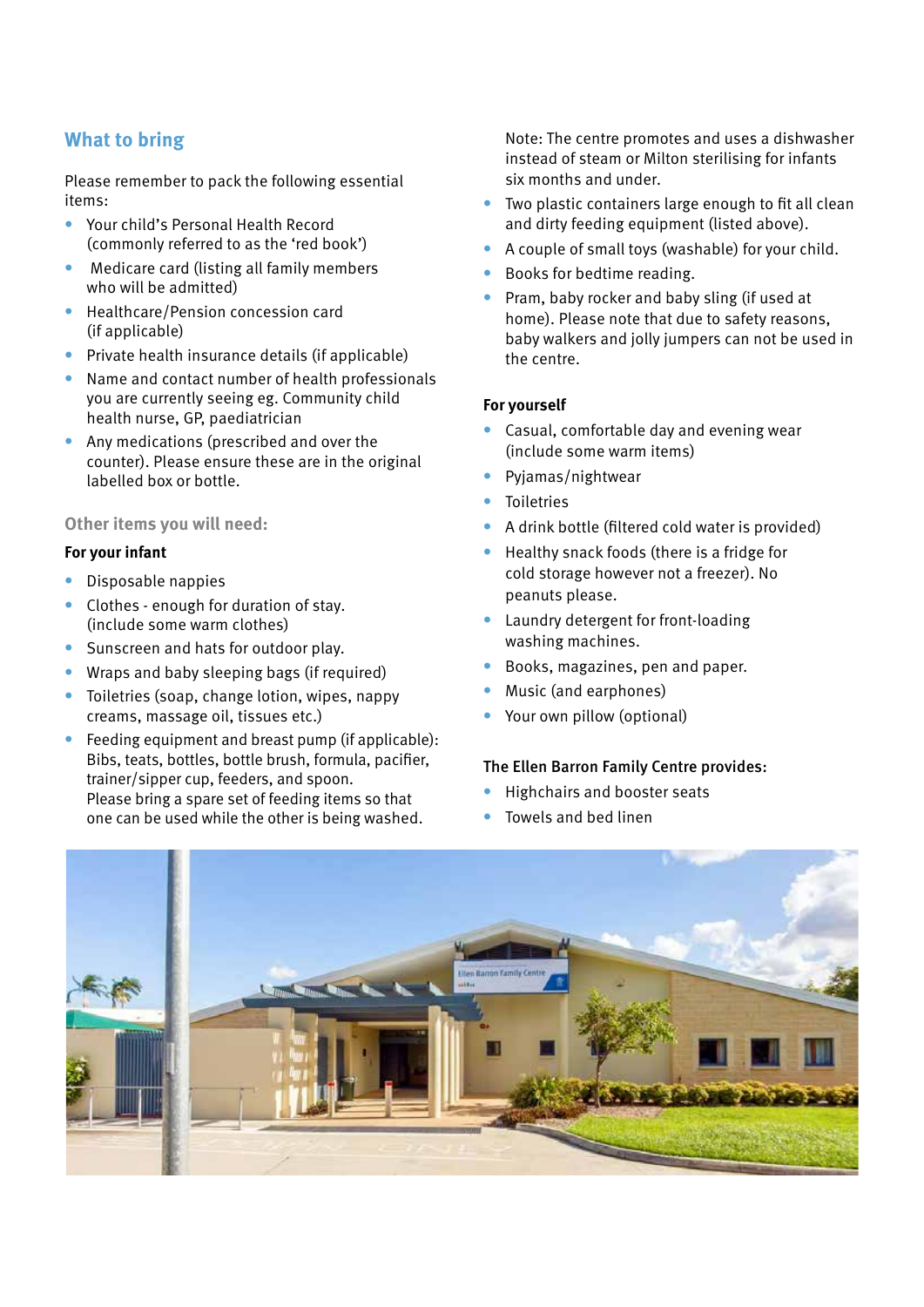# **Getting here**

The Ellen Barron Family Centre is located on Staib Road, within the grounds of The Prince Charles Hospital at Chermside. Staib Road is best accessed via Hamilton Road, between Webster Road and Farnell Street.

#### **Parking**

Limited free parking is available in the centre's car park (in front of the building). Additional free parking is available on the grassed area just inside the Hamilton Road entrance of The Prince Charles Hospital.

**Public transport** 

#### **Bus**

The centre is close to several bus routes. To plan your journey, see http://translink.com.au/

#### **Taxi**

Black and White Cabs: 131008 Yellow Cabs: 131924

## **On arrival**

Please try to arrive at the centre at the admission time provided to you. This will help us complete your paperwork and get you and your child settled in your room as quickly and easily as possible.

## **Health check**

Before you can be admitted to the centre, our nursing staff will complete a thorough health check of you and your child/children to ensure you are well.

To prevent infection of others families in the centre, we are unable to admit anyone who is unwell or has experienced any of the following symptoms in the previous 48 hours:

- a temperature of more than 37°C
- **•** cough or runny nose
- **•** vomiting
- **•** diarrhoea
- **•** rash or itchiness of skin or head
- **•** appears unwell (crying, irritable etc).

If you or your child cannot be admitted due to illness, another admission date will be arranged.



Similarly, we are unable to admit anyone who has had any of the following in the previous 30 days:

- **•** Chickenpox
- **•** German Measles (Rubella)
- **•** Whooping Cough (Pertussis)
- **•** Diphtheria
- **•** Hepatitis A

Admission may also not be allowed if you have been in contact with another person or family member who has been unwell.

If you or your child become unwell during your stay you will be discharged and another admission will be arranged.

If you are uncertain, a doctor is available to determine the wellness of family members.

It is also important that any family members or friends who intend to visit you throughout your admission are also well.

If you and your child pass the health check, you are ready for admission. Our receptionist will collect further information about your family and check you in to your room. One of our volunteers will then give you a tour of the centre and show you to your room so you can settle in.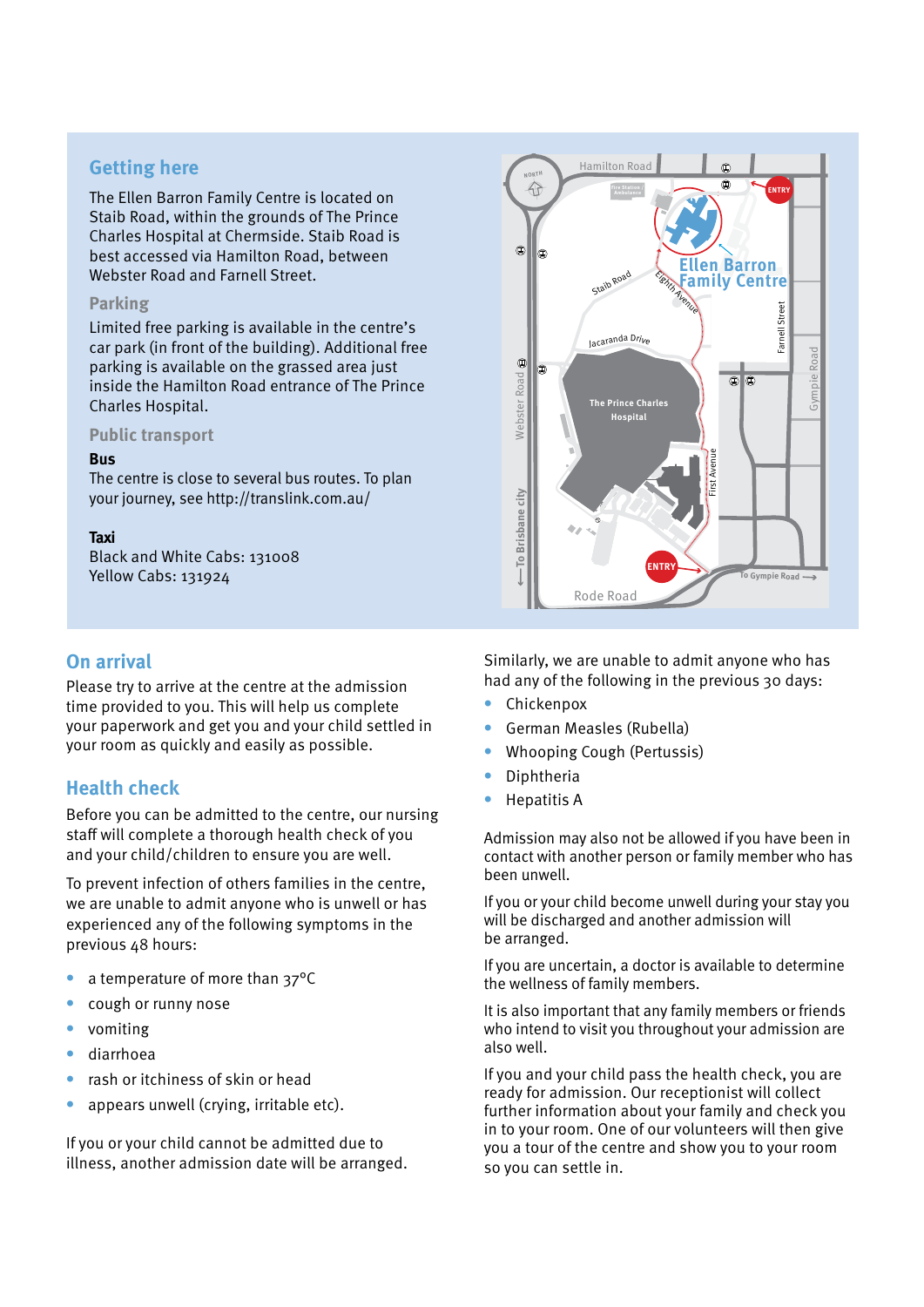# **During your stay**

Nursing staff will spend time with you listening to your goals and helping you look at how you may achieve these. We encourage you to seek help at any time.

## **Meals**

All meals are provided during your stay including some snack foods. We can cater to special dietary requirements where this is part of you and/or your child's medical care, or cultural or religious needs.

The centre provides babies aged six to 12 months with nutritious age-appropriate meals approved by Children's Health Queensland dietitians. Children aged 12 months and older receive meals similar to an adult meal. Visiting partners can access the provided snack foods.

Breakfast, lunch and dinner are available in the dining room. Breakfast is continental style (e.g tea and coffee, bread and cereal). Lunch and dinner is selected from the provided menu.

Families are welcome to bring additional food (peanut-free) as required. A communal fridge is provided in the family dining room for families who prefer to bring in extra food particularly those families where a restrictive diet is required. Please note there are microwaves only to reheat meals.

Ask our staff if you have any questions about meals.

**Please note: No food or drink is allowed in bedrooms for safety and hygiene reasons.** 

# **Peanut allergy**

Peanut allergy is an increasingly common food allergy, especially in children. The Ellen Barron Family Centre is a peanut-free zone, however, we do have products in the centre that may contain traces of nuts such as pre-packed biscuits. We also encourage families to leave products that contain peanuts (eg. peanut butter, muesli bars) at home.

If you or a family member coming to stay with us has a known allergy please advise our staff on arrival.

# **Keeping your child safe**

- **•** Patient identification (ID) bands must be worn at all times. The band confirms your child's name and essential details.
- **•** Uncovered hot drinks (ie. tea and coffee) should not be carried around the centre under any circumstances. When in the dining room, please use a covered cup.
- **•** Fresh flowers and latex balloons are not permitted because they can trigger allergic reactions in some patients.
- **•** Wash your hands at every opportunity to protect yourself, your child and other patients.
- **•** Friends and family are asked not to visit if they are sick, or have recently been sick. This helps prevent the spread of infection to patients.
- **•** Shoes or slippers must be worn at all times inside the centre.

# **Safe sleeping**

The Ellen Barron Family Centre follows safe sleeping practices as recommended by Red Nose (formerly SIDS and KIDS).

Please familiarise yourself with the safe sleeping guidelines at https://rednose. com.au/section/safe-sleeping before your admission.

On admission you will be asked to agree to follow the safe sleeping guidelines.

# **Health and safety policies**

### **Smoking, alcohol and drugs**

For the health and safety of families, staff and visitors, the Ellen Barron Family Centre is a smokefree facility. If you wish to smoke you must leave the grounds. Alcohol and illegal drugs are also prohibited.

### **Amber Beads and other jewellery**

Families who use amber beads or have their children wear jewellery (ie: earrings, necklaces, etc) should remove them prior to admission as they can be a choking hazard.